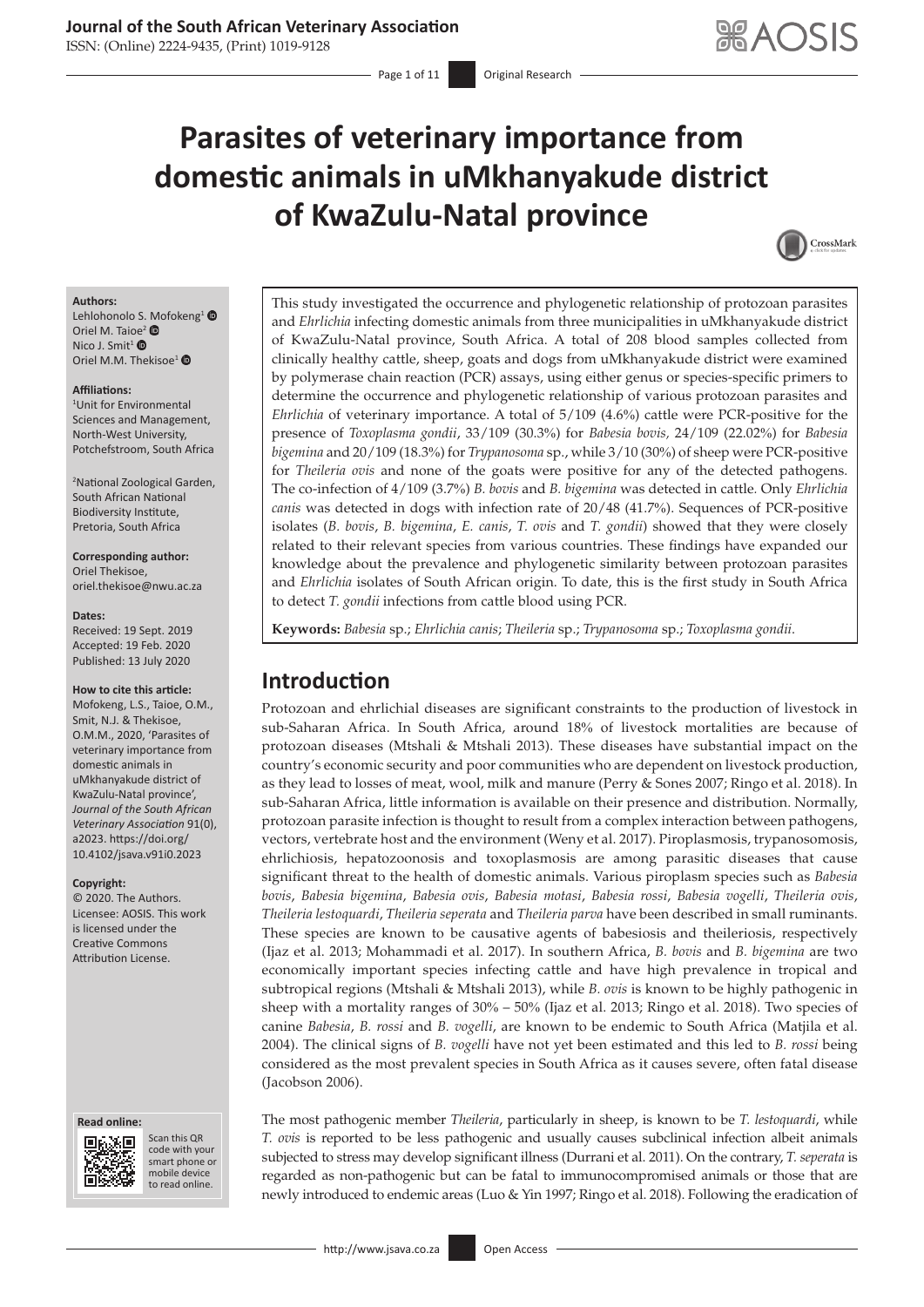East coast fever, Corridor disease emerged as the most significant form of theileriosis in South African cattle. In areas where common grazing among cattle and infected buffalo occur and where there is an abundance of tick vector species (*Rhipicephalus appendiculatus* and *Rhipicephalus zambeziensis*), the disease still poses a serious threat (Uilenberg 1999).

Among the causal agents of chronic, debilitating, emaciating and usually fatal disease in domestic animals, *Trypanosoma* infections are major causative agents of alopecia, emaciation, lymphadenopathy and anaemia in domesticated animals (World Organization Of animal Health [OIE] 2013). However, the outcome of the infection varies among trypanosome species, livestock species and the virulence of the strains (Connor & Van den Bossche 2004). *Trypanosoma vivax*, *Trypanosoma simiae*, *Trypanosoma uniforme*, *Trypanosoma brucei brucei* and *Trypanosoma congolense* are important causative agents of animal African trypanosomosis, also known as nagana in Africa, with tsetse flies acting as biological vectors for the cyclic transmission of the disease in domesticated animals (Steverding 2008). This is attributed to their pathogenicity and effects on productivity (Trail et al. 1994; Wellde et al. 1989).

*Toxoplasma gondii* is a widespread global zoonotic protozoan parasite that infects a wide range of warm-blooded animals (Howe & Sibley 1995). Humans and animals acquire infection through ingestion of raw and undercooked infected meat that contains viable *Toxoplasma* tissue cyst or food and drink contaminated with *Toxoplasma* oocysts excreted from the faeces of infected felids. This makes toxoplasmosis the most important foodborne and waterborne parasitic disease (Bowie et al. 1997; Torgerson et al. 2015). Most animals infected with toxoplasmosis show no clinical manifestation of the disease, but the disease is known to be the leading cause of abortion in sheep.

*Ehrlichia canis* and *Hepatozoon canis* are causative agents of canine monocytic ehrlichiosis and canine hepatozoonosis, respectively. The main vector of both pathogens is the brown dog tick, *Rhipicephalus sanguineus*. Diseases caused by these pathogens occur worldwide and are among the most commonly reported diseases in dogs (Taques et al. 2016; Vieira et al. 2011). Unlike *E. canis* and other tick-transmitted diseases, ingestion of infected ticks by dogs is the main route of transmission of *Hepatozoon* rather than through the feeding of the tick on the host. However, alternative routes have been suggested and reported for both pathogens (Aguiar et al. 2007; Ewing & Panciera 2003). Both ehrlichiosis and hepatozoonosis are manifested by a variety of clinical signs that may include, among others, fever, haemophilia, bone marrow failure and death in irreversible cases (Gondim et al. 1998; Mundim et al. 1994).

It is documented that the occurrence of these pathogens hinders the development of livestock sector, which contributes about 49% of agricultural output in South Africa (Terkawi et al. 2011). Furthermore, it is currently unknown

whether South African domestic dogs carry zoonotic tick-borne pathogens (TBPs). Therefore, considering dogs as pets and the significance of livestock production in the South African economic landscape, in this study, we determined the occurrence and phylogenetic relationship of parasitic protozoan parasites and *Ehrlichia* infecting domestic animals in north-eastern KwaZulu-Natal (KZN).

# **Material and methods Blood samples**

Blood samples were collected from healthy cattle, sheep, goats and dogs in three local municipalities, namely, Mtubatuba, Big 5 Hlabisa and UmHlabuyalingana of the uMkhanyakude district (28°01′25″9 S, 32°17′30″30 E), KZN province, South Africa (Figure 1). A total of 208 blood samples were obtained from cattle  $(n = 109)$ , sheep  $(n = 10)$ , goats  $(n = 40)$  and dogs  $(n = 49)$ . In these municipalities, rural communal farming is predominately practised and forms the main source of income in some households in the area. The owners of the sampled animals did not have any information about the age of the animals nor knowledge on the type of breed for goats and sheep. The cattle breed is Nguni. Sheep are not desired as domestic animals in this province because of cultural beliefs, and hence, only few were available during the sampling period.

### **Molecular detection of parasitic protozoa and Ehrlichia**

Genomic deoxyribonucleic acid (DNA) was extracted using the salting out method adopted from Nasiri et al. (2005) with few modifications. Polymerase chain reaction was used to screen all the samples with genus or species-specific primers obtained from previous studies (Table 1). For each PCR assay, 2 *µ*L of the extracted genomic DNA was added into a 25-*µ*L reaction mixture containing 2.5 *µ*L of 10× standard *Taq* Reaction Buffer,  $0.5 \mu L$  of forward and reverse primer (10  $\mu$ M),  $0.5 \mu L$  of 10 mM Deoxynucleotide triphosphates (dNTPs), 0.125 *µ*L of *Taq* DNA polymerase and double distilled water (DDW) to a final volume to  $25 \mu L$ . The reactions were run on a proFlex thermocycler (Applied Biosystems, California, United States [US]) using the following thermocycling conditions: initial denaturation at 95 ºC for 30 seconds, followed by 35 cycles of denaturation at 95 ºC for 30 s. This was followed by annealing temperature (Table 1) for 1 minute, extension at 68 ºC for 1 min and final extension at 68 ºC for 5 min. Double distilled water was used as a negative control. Synthesised genomic DNA of *T. gondii* and canine *Babesia* referred to as g-block (Whitehead scientific-Integrated DNA Technologies, Johannesburg, South Africa) were used as positive controls for *Toxoplasma* and canine *Babesia*, respectively. The genomic DNA of *T. congolense* IL3000, *T. b. brucei* GuTat1.3 and *T. theileri* Japan Isolate was used as positive control for *Trypanosoma* species. The genomic DNA of *B. bigemina* South African strain, *B. bovis* SA strain obtained from North-West university, were used as positive control for bovine *Babesia*. The genomic DNA of *T. parva* provided by the North-West University was used as positive control for bovine *Theileria*. Following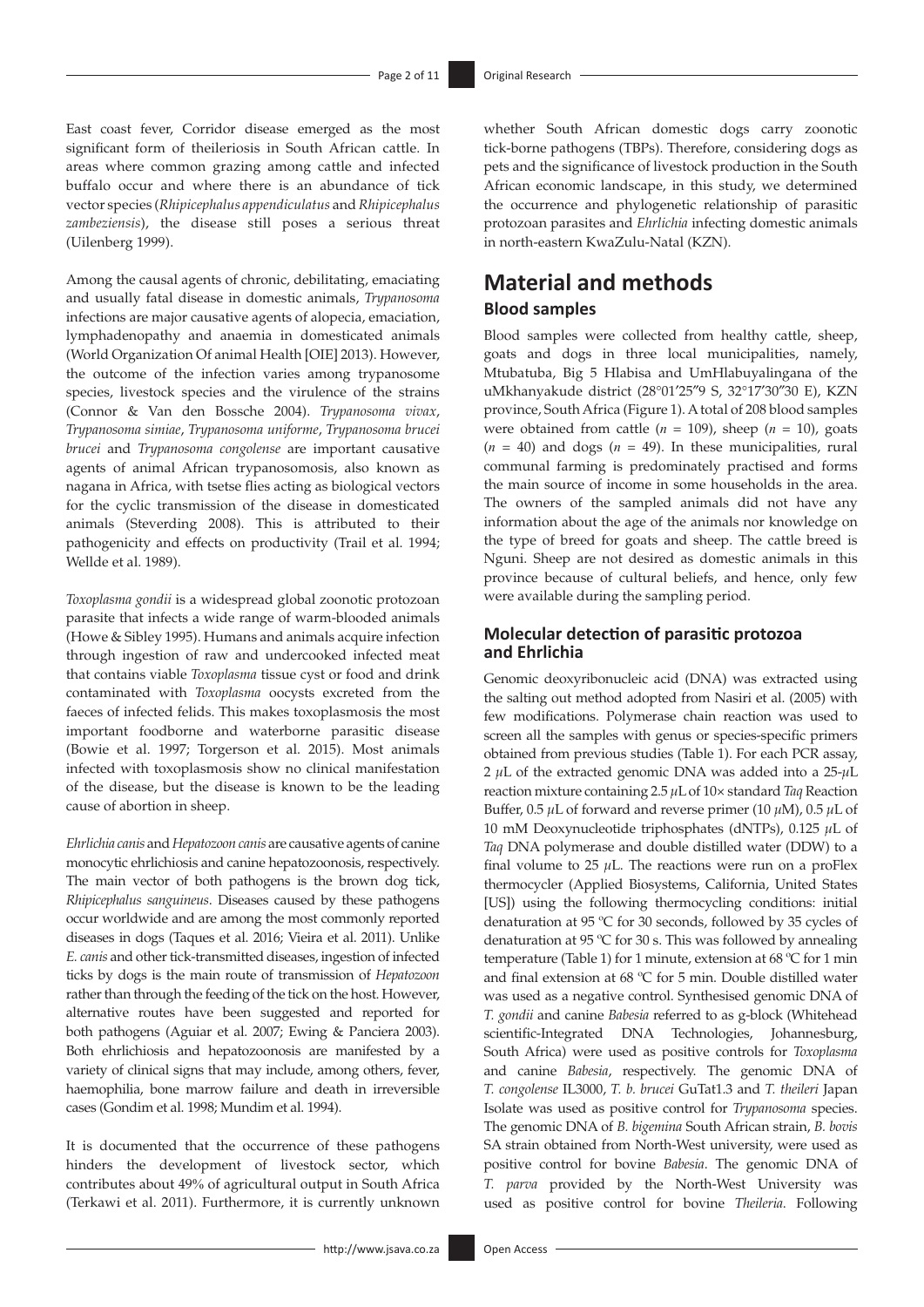

**FIGURE 1:** Map showing the sampled area. (a) KwaZulu-Natal province which is designated as G with the South African provincial map. (b) uMkhanyakude district with its three local municipalities that are in the northeastern part of KwaZulu-Natal province.

| <b>Species</b>        | Assay       | Primer sequence (5'-3')                                             | Annealing<br>(°C) | <b>Product size</b> | Target gene  | Reference                               |
|-----------------------|-------------|---------------------------------------------------------------------|-------------------|---------------------|--------------|-----------------------------------------|
| <b>B.</b> bovis       | <b>PCR</b>  | CACGAGGAAGGAACTACCGATGTTGA<br>CCAAGGAGCTTCAACGTACGAGGTCA            | 55                | 360 bp              | $RAP-1$      | Mtshali and Mtshali (2013)              |
| <b>B.</b> bovis       | <b>nPCR</b> | <b>TCAACAAGGTACTCTATATGGCTACC</b><br>CTACCGAGCAGAACCTTCTTCACCAT     | 55                | 298 bp              |              | Mtshali and Mtshali (2013)              |
| <b>B.</b> bigemina    | <b>PCR</b>  | <b>CATCTAATTTCTCTCCATACCCCTCC</b><br>CCTCGGCTTCAACTCTGATGCCAAAG     | 55                | 278 bp              | Spel-Aval    | Mtshali and Mtshali (2013)              |
| B. bigemina           | <b>nPCR</b> | CGCAAGCCCAGCACGCCCCGGTGC<br><b>CCGACCTGGATAGGCTGTGTGATG</b>         | 55                | 170 bp              |              | Mtshali and Mtshali (2013)              |
| T. parva              | <b>PCR</b>  | ATG ACA AAC ACA GAA GTC GCC CT ATT TCA TCC<br>TTC TTC TTG ATT GCG T | 53                | 1101 bp             | 18S SSU rRNA | Mans et al. (2011)                      |
| Trypanosoma sp.       | <b>PCR</b>  | GCG TTC AAA GAT TGG GCA AT CGC CCG AAA GTT CAC C                    | 58                | $300$ bp $-800$ bp  |              | Desquesnes and Davila (2002)            |
| Babesia/Theileria sp. | <b>PCR</b>  | CAC AGG GAG GTA GTG ACA AG AAG AAT TTC<br>ACC TAT GAC AG            | 58                | $389$ bp $-430$ bp  | 18S rRNA     | Shayan, Hooshmand and<br>Rabhari (2008) |
| B. ovis               | <b>nPCR</b> | GTC TGC GCG CGG CCT TTG CG CAC AGG GAG GTA<br><b>GTG ACA AG</b>     | 58                | 186 bp              | 18S rRNA     | Shayan et al. (2008)                    |
| B. motasi             | <b>nPCR</b> | CGC GAT TCC GTT ATT GGA G CAC AGG GAG GTA GTG ACA AG                | 58                | 205 bp              | 18S rRNA     | Shayan et al. (2008)                    |
| T. gondii             | <b>PCR</b>  | TCT TTA AAG CGT TCG TGG TC GGA ACT GCA TCC GTT CAT GAG              | 63                | 194 <sub>bp</sub>   | B1 gene      | Burg et al. (1989)                      |
| T. gondii             | <b>nPCR</b> | GGC GAC CAA TCT GCG AAT ACA CC TGC ATA GGT<br>TGC AGT CAC TG        | 57                | 194 bp              |              | Burg et al. (1989)                      |
| B. rossi              | <b>PCR</b>  | GTG AAC CTT ATC ACT TAA AGG AGG AGT TGC TTA CGC<br><b>ACT CA</b>    | 50                | 342 bp              | 18S rRNA     | Duarte et al. (2008)                    |
| B. vogeli             | <b>PCR</b>  | GTG AAC CTT ATC ACT TAA AGG CAA CTC CTC CAC GCA ATC G               | 50                | 590 bp              | 18S rRNA     | Duarte et al. (2008)                    |
| E. canis              | <b>PCR</b>  | TCG CTA TTA GAT GAG CCT ACG T GAG TCT GGA CCG<br><b>TAT CTC AGT</b> | 60                | 154 bp              | 16S rRNA     | Peleg et al. (2010)                     |
| H. canis              | <b>PCR</b>  | ATA CAT GAG CAA AAT CTC AAC CTT ATT CCA TGC TGC AG                  | 57                | 625 bp              | 18S rRNA     | Rubuni et al. (2005)                    |

bp, base pair; rRNA, ribosomal ribonucleic acid; B. bovis, Babesia bovis; B. bigemina, Babesia bovis, B. ovis, Babesia ovis; B. motasi, Babesia motasi; T. ovis, Theileria ovis; T. gondii, Toxoplasma<br>gondii; E. canis, Ehrli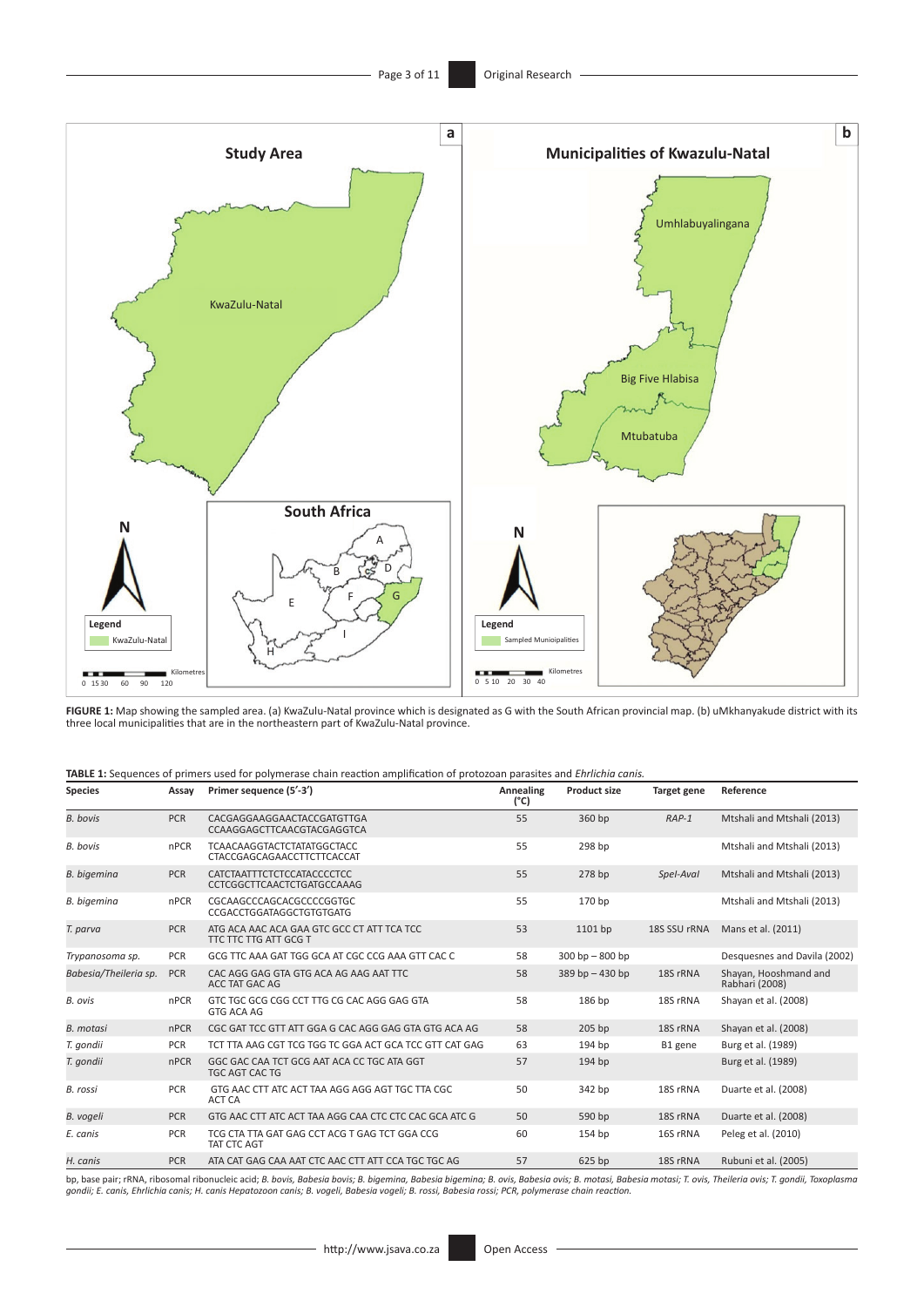the amplification,  $5 \mu L$  amplicon was analysed by electrophoresis using 1% agarose gel stained with ethidium bromide and visualised under ultraviolet (UV) light. For nested PCR, 1  $\mu$ L of the primary PCR products was added into a second PCR mixture containing the same reagent composition as described above, except that the nested PCR primers were used instead of the external primers. Reaction mixtures were run as described above.

### **Sequence alignment and phylogenetic analysis**

The PCR-generated fragments were sent to Inqaba Biotechnical Industries (Applied Biosystem, Johannesburg) for purification and direct sequencing in both directions. One to three individually amplified DNA fragments of each selected sample were sequenced. The obtained sequences were compared with similar sequences of the same pathogens from other regions of the world in GenBank. Deoxyribonucleic acid sequences were edited, aligned with Clustal W and visually checked in MEGA 7.0. The genetic distance (*p*-distance) of the sequences between taxa was also calculated using MEGA version 7.0. Phylogenetic analysis was performed using maximum likelihood method with 1000 bootstrap replicates to estimate the robustness of individual branches (Mtshali & Mtshali 2013).

# **Statistical analysis**

The proportions for 95% confidence intervals (95% CIs) were computed as CIs for proportions with binomial data using no continuity correction (Mtshali et al. 2013). This was calculated Ì  $P = Z\left(\frac{1-p}{n}\right).$ 

by hand using  $P = Z \left( \frac{1 - \mu}{n} \right)$ 

### **Ethical considerations**

This study was approved by the Scientific committee of the Integrated Pest Management of North-West University as a no risk study (project number NWU-IPM-2017-003).

### **Results Overall infection rate**

A total of 208 domestic animals were sampled in this study and were screened for *T. ovis*, *Babesia* sp., *Trypanosoma* sp., *T. gondii*, *H. canis* and *E. canis.* The *T. ovis* had an overall prevalence of 6.0% (95% CI = ±6.58), *Trypanosoma* sp. 9.6% (95% CI = ±4.00), *T. gondii* 2.4% (95% CI = ±2.08), *B. bovis* 30.3% (±8.60), *B. bigemina* 22.02% (±7.46) and *E. canis* 40.8% (95% CI = ±13.72). One set of mixed infection was detected in this study, and *B. bigemina* and *B. bovis* were detected with an overall rate of 3.7% (±3.53). *Babesia ovis*, *B. rossi*, *B. vogelli*, *H. canis* and *T. parva* were not detected from their respective hosts.

### **Infection rate based on hosts**

It was observed that 18.35% (95% CI =  $\pm$ 7.45) cattle, 7.5% (95%  $CI = \pm 16.33$ ) sheep, 0.0% (95%  $CI = \pm 0.0$ ) goats and 13.61% dogs were positive for at least one pathogen (Table 2). In sheep, *T. ovis* was detected in 3/10 (30%) (95% CI = ± 28.42), and *Trypanosoma* sp., *T. gondii* and ovine *Babesia* sp. were not detected. On the contrary, in cattle, *T. gondii* was detected in 5/109 which is 4.58% (95% CI = ±3.92) and *Trypanosoma* sp. (18.35%). In dogs, no canine *Babesia* and *Hepatozoon* were detected, although *E. canis* was identified in  $40.8\%$  (95% CI =  $\pm$ 13.72).

### **Infection rate based on the local municipalities**

The highest occurrence of protozoan parasites and *E. canis* was recorded in Big 5 Hlabisa local municipality in which 30% (95% CI = ±28.42), 9.4% (95% CI = ±2.49), 12.64%  $(95\% CI = \pm 7.81), 30\% (95\% CI = \pm 27.17), 30.3\% (95\% CI = \pm 10.92)$ and 6.19% (95% CI =  $\pm$ 18.11) of animals were infected with *T. ovis*, *T. gondii*, *Trypanosoma* sp., *E. canis*, *B. bovis* and *B. bigemina*, respectively. The uMhlabauyalingana local municipality had the highest infection rate followed by Big 5 Hlabisa, while the lowest prevalence was observed in Mtubatuba local municipality (Table 3).

### **Comparative analysis**

The BLASTn analysis of the partial sequence of *RAP-1* genomic region (320 base pairs [bp]) of *B. bovis* obtained in this study (MN683993) matched with similar congeners from China (KT318580.1) and South Africa (KC894392) with high bootstrap support. The other sequence from this study (MN683992) showed 99.0% nucleotide identity with the above-mentioned strains. The *T. ovis* partial sequences (MK643268 and MK643269) of 18S ribosomal ribonucleic acid (rRNA) gene

**TABLE 2:** Overall infection rate of protozoan parasites and *Ehrlichia* from different hosts.

| Host   | <b>Total samples</b> | Trypanosoma sp.                      | <b>B.</b> bovis         | <b>B.</b> biaemina | <b>B.</b> ovis        | <b>B.</b> motasi      | T. ovis                | ī. aondii             | E. canis                |
|--------|----------------------|--------------------------------------|-------------------------|--------------------|-----------------------|-----------------------|------------------------|-----------------------|-------------------------|
| Cattle | 109                  | $18.35\%$ ( $\pm$ 7.45) <sup>+</sup> | $30.3\%$ ( $\pm 8.60$ ) | $22.02\%$ (±7.46)  | <b>NS</b>             | <b>NS</b>             | <b>NS</b>              | $4.58\%$ (±3.92)      | <b>NS</b>               |
| Sheep  | 10                   | $0.0\%$ (±0.0)                       | <b>NS</b>               | <b>NS</b>          | $0.0\%$ ( $\pm 0.0$ ) | $0.0\%$ ( $\pm 0.0$ ) | $30\%$ ( $\pm 28.42$ ) | $0.0\%$ ( $\pm 0.0$ ) | <b>NS</b>               |
| Goats  | 40                   | $0.0\%$ (±0.0)                       | <b>NS</b>               | <b>NS</b>          | $0.0\%$ (±0.0)        | $0.0\%$ ( $\pm 0.0$ ) | $0.0\%$ ( $\pm 0.0$ )  | $0.0\%$ ( $\pm 0.0$ ) | <b>NS</b>               |
| Dogs   | 49                   | $0.0\%$ (±0.0)                       | <b>NS</b>               | <b>NS</b>          | <b>NS</b>             | <b>NS</b>             | <b>NS</b>              | $0.0\%$ ( $\pm 0.0$ ) | $40.8\%$ ( $\pm$ 13.72) |

NS not screened · B hovis Babesia hovis: B higeming Babesia higemina: B ovis Babesia ovis: B motasi Babesia motasi: T ovis Theileria ovis: T apadii Toxonlasma gondii: E canis Ebrlichia canis †, 95% confidence intervals.

**TABLE 3:** Infection rate of parasites from different municipalities.

| <b>Municipalities</b> | <b>Total samples</b> | Trypanosoma sp. $(\%)$ | Babesia bigemina (%) | Babesia bovis $\binom{0}{0}$ | <b>Theileria ovis</b> | Toxoplasma gondii (%) | Ehrlichia canis $(\% )$ |
|-----------------------|----------------------|------------------------|----------------------|------------------------------|-----------------------|-----------------------|-------------------------|
| Big 5 hlabisa         | 129                  | 12.64                  |                      | 30.3                         |                       | 5.38                  | 30                      |
| uMhlabauyalingana     | 48                   | 12.5                   |                      | 0.0                          | 0.0                   | 0.0                   | 55.6                    |
| Mtubatuba             |                      | 0.0                    | 6.25                 | 0.0                          | 0.0                   | 0.0                   | 36.3                    |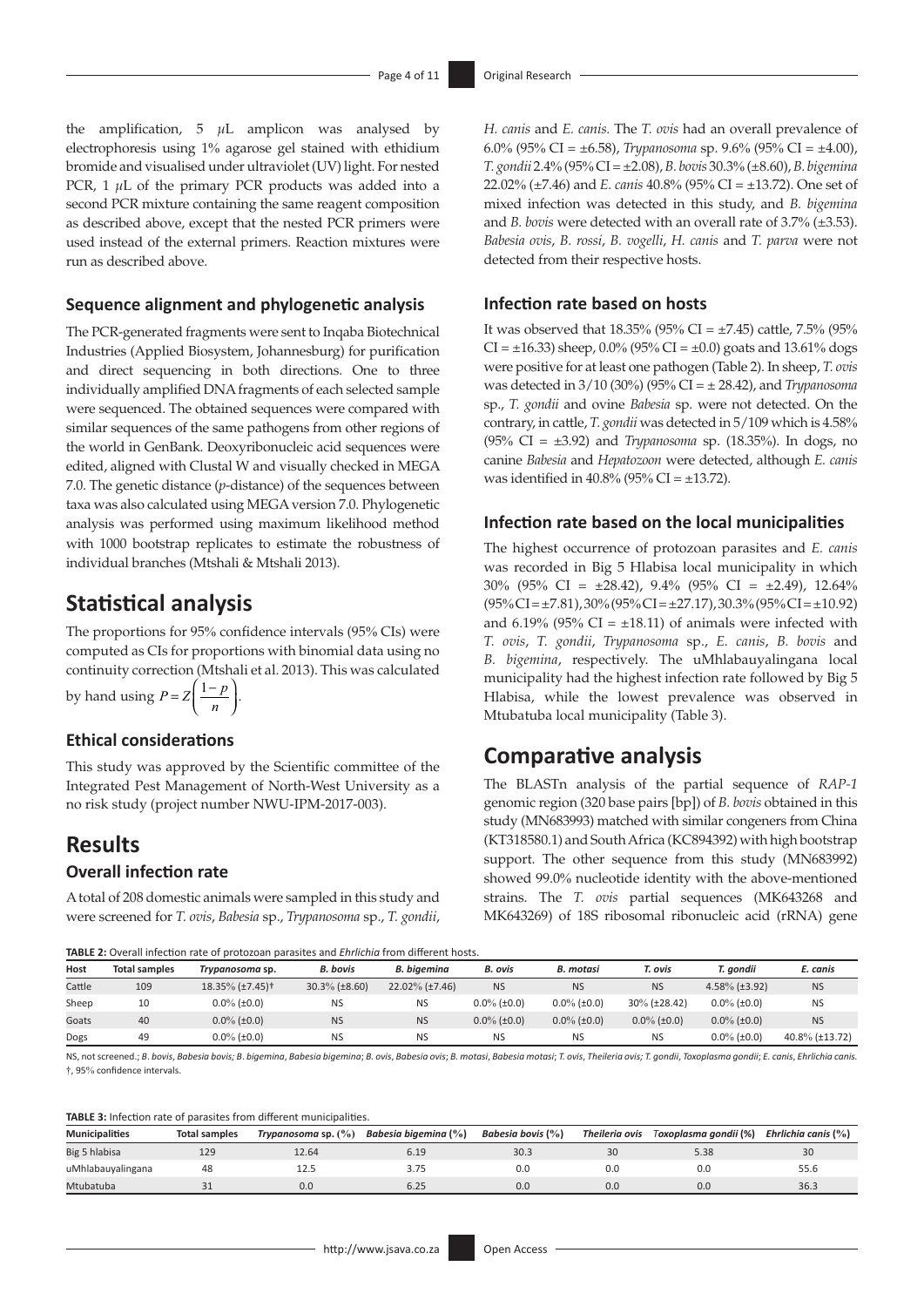showed 98.4% nucleotide identity with other homologous sequences (MN493111.1 and MF182656.1) extracted from GenBank. One *B. bigemina SpeI-AvaI* gene sequence obtained from this study matched with LK391707.1 from the United Kingdom with identity of 89.0% and coverage of 88.0% (Figure 1-A1). The BLASTn analysis of the B1 gene sequence of *T. gondii* (194 bp) obtained in this study showed 100% nucleotide identity with homologous sequence of *T. gondii* from China (MK521884.1) and Mexico (KX270388.1). The BLASTn alignment with one of the sequences is indicated in supplementary Figure 2-A1. The BLASTn analysis of the 16S rRNA gene sequence of *E. canis* (124 bp) obtained in this study showed 89% nucleotide identity with homologous sequence of *E. canis* from Nigeria (JQ976640.1) (Figure 3-A1).

# **Phylogenetic analysis**

Retrieved sequences from the amplification of the *Rap-1* gene for detection of *B. bovis* were deposited to GenBank under the accession numbers MN683992 and MN683993. Subsequently, the maximum likelihood tree revealed three major clades





**FIGURE 2:** In phylogenetic tree analysis of *Babesia bovis* based on *RAP-1* gene, the tree was constructed with maximum likelihood method based on the Tamura-3-parameter model, with bootstrap values (expressed as percentages of 1000 replications) superimposed at branching points. The sequences produced in this study are shown with bullet points. The evolutionary distances were computed using the *p*-distance method. *Babesia orientalis* was used as an outgroup.

with high bootstrap support values as well as divergence estimates (99% identical,  $p = 0.034$ ) with an average distance of *p* = 0.053 (Figure 2 and Table 4). Sequences generated from this study (at 99% bootstrap support) formed a sister clade with the South Africa, China and Brazil sequences at 80% bootstrap. When constructing the phylogenetic tree, the two *T. ovis* 18S rRNA sequences from this study (MK643269 and MK643268) clustered into a single clade with *T. ovis* sequences from various countries including South Africa with 100% identity and average divergence between the species was *p* = 0.022 (Figure 3 and Table 5).

### **Discussion**

Protozoan and ehrlichial diseases are veterinary, medically and economically important contagious diseases affecting the domestic animals in sub-Saharan Africa, and hence, their prevalence and control is very important (Ademola & Onyiche 2013; Ringo et al. 2018). In this study, a low prevalence of protozoan parasites was observed and this could be attributed to the low sample size. It could also be because of the improvement in husbandry systems, better veterinary care and climate change.

There is no epidemiological data on livestock toxoplasmosis in this study area and, to the best of our knowledge, this is the first study that has detected *T. gondii* in cattle blood by PCR in South Africa. Recent serological studies have also reported a seroprevalence of 16.9%, 10.1% and 13.81% in cattle using latex agglutination test, Microscopic agglutination test (MAT) and enzyme-linked immunosorbent assay (ELISA), respectively, in Nigeria (Joshua & Akinwumi 2003; Okewole 2007; Onyiche & Ademola 2015). The low prevalence of *Toxoplasma* in cattle in the present study could be because cattle are genetically resistant to *T. gondii.*  However, its presence could be attributed to the fact that they are raised outdoors as grazing animals to meet their nutritional needs, and as a result, they have more contact with rodents and soil contaminated with oocyst (Onyiche & Ademola 2015). Differences in the levels of infection with *T. gondii* between cattle in the different studies could possibly reflect variations in exposure rates to the parasite, which could be attributed to the contamination rate of the environment. No *T. gondii* DNAs were detected in the dog, goats or sheep samples, which contradicts reports from Ethiopia and Tunisia where *T. gondii* DNA was detected

|  | TABLE 4: Evolutionary divergence of Babesia bovis representing 320 base pair region and expressed as pairwise distance (p-distance) (bottom left) and standard error (top right). |
|--|-----------------------------------------------------------------------------------------------------------------------------------------------------------------------------------|
|  |                                                                                                                                                                                   |

| <b>Accession number and Origin</b> |                          |                          |       | 4     | э                        | 6                        |        | 8              | 9                        | 10    |
|------------------------------------|--------------------------|--------------------------|-------|-------|--------------------------|--------------------------|--------|----------------|--------------------------|-------|
| 1. MN683992 South Africa           | $\overline{\phantom{a}}$ | 0.010                    | 0.019 | 0.012 | 0.012                    | 0.012                    | 0.013  | 0.013          | 0.012                    | 0.019 |
| 2. MN683993 South Africa           | 0.034                    | $\overline{\phantom{a}}$ | 0.019 | 0.011 | 0.011                    | 0.011                    | 0.012  | 0.012          | 0.011                    | 0.019 |
| 3. KM504165.1 Israel               | 0.147                    | 0.135                    | ۰.    | 0.016 | 0.016                    | 0.016                    | 0.016  | 0.016          | 0.016                    | 0.003 |
| 4. EJ588012.1 Brazil               | 0.053                    | 0.044                    | 0.094 | -     | 0.000                    | 0.000                    | 0.005  | 0.005          | 0.000                    | 0.016 |
| 5. KC894395.1 South Africa         | 0.053                    | 0.044                    | 0.094 | 0.000 | $\overline{\phantom{a}}$ | 0.000                    | 0.005  | 0.005          | 0.005                    | 0.016 |
| 6. KC894395.1 South Africa         | 0.053                    | 0.044                    | 0.094 | 0.000 | 0.000                    | $\overline{\phantom{0}}$ | 0.005  | 0.005          | 0.000                    | 0.016 |
| 7. EJ588010.1 Brazil               | 0.063                    | 0.053                    | 0.091 | 0.009 | 0.009                    | 0.009                    | $\sim$ | 0.000          | 0.005                    | 0.015 |
| 8. EJ588009.1 Brazil               | 0.063                    | 0.053                    | 0.091 | 0.009 | 0.009                    | 0.009                    | 0.00   | $\blacksquare$ | 0.005                    | 0.015 |
| 9. KT318580.1 China                | 0.053                    | 0.044                    | 0.094 | 0.000 | 0.000                    | 0.000                    | 0.009  | 0.009          | $\overline{\phantom{a}}$ | 0.016 |
| 10. KM504164.1 Israel              | 0.144                    | 0.132                    | 0.003 | 0.091 | 0.091                    | 0.091                    | 0.088  | 0.088          | 0.091                    |       |

*Source*: Kumar, S., Stecher G. & Tamura, K., 2016, 'MEGA7: molecular evolutionary genetics analysis version 7.0 for bigger datasets', *Molecular biology and evolution* 33(7), 1870–1874.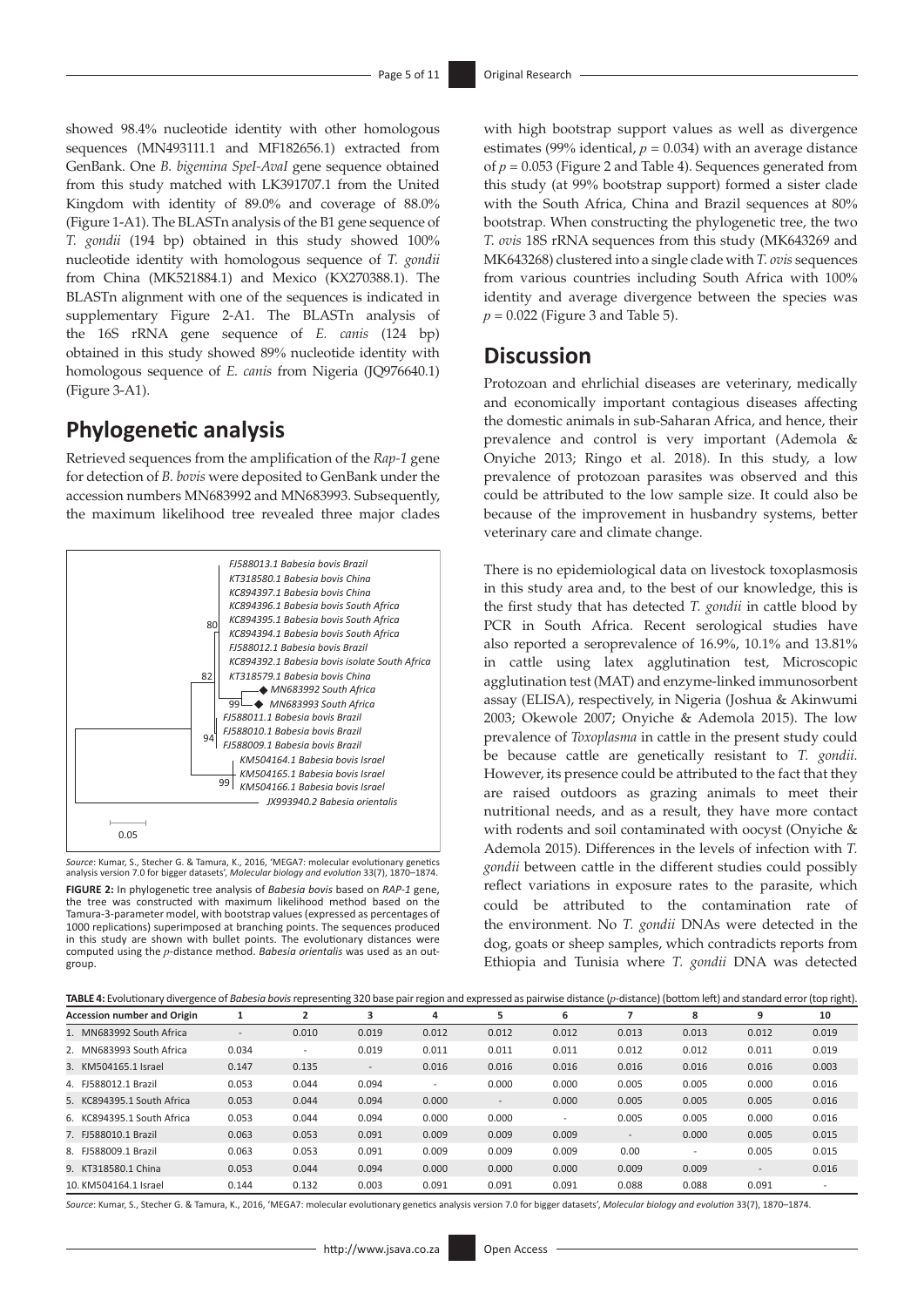in 45.45% and 1.8% of goats and sheep samples, respectively (Gebremedhin et al. 2014; Gharbi et al. 2013). There are various risk factors such as age, sex, breed and climate conditions which may have contributed to the differences in prevalence in this study and other studies across the world.

Little attention has been given to ovine piroplasmosis compared to bovine piroplasmosis despite its widespread distribution through tropical and subtropical areas. According to Berggoetz et al. (2014), theileriosis in small ruminants can be caused by a number of well-known species such as *T. ovis*, *T. seperata* and *T. lestoquardi.* In this study, *T. ovis* was the only species detected (6.0%). However, previous studies in South Africa have reported *T. ovis* with a



*Source*: Kumar, S., Stecher, G. & Tamura, K., 2016, 'MEGA7: molecular evolutionary genetics analysis version 7.0 for bigger datasets', *Molecular biology and evolution* 33(7), 1870–1874.

**FIGURE 3:** In phylogenetic tree analysis of *Theileria ovis* based on 18S ribosomal ribonucleic acid gene, the tree was constructed with maximum likelihood method based on Jukes–Cantor model, with bootstrap values (expressed as percentages of 1000 replications) superimposed at branching points. The sequences produced in this study are shown with bullet points. The evolutionary distances were computed using the *p*-distance method. *Theileria luwenshuni* was used as an out-group.

higher infection rate in small ruminants, whereby Ringo et al. (2018) reported an overall infection of 19.8% and Berggoetz et al. (2014) reported an overall infection of 10.9%. *Theileria ovis* known to be an agent of benign ovine and caprine theileriosis which has little economic importance (Mtshali et al. 2015) was identified in 30% of sheep and none of the goats in this study. It was suggested that there are two possible reasons for the higher prevalence of TBPs in sheep as compared to goats: firstly, detection of ticks can be hampered by too much hair, which covers the sheep, resulting in persistence and low awareness of TBPs in sheep. Secondly, differences in natural resistance against TBPs among sheep and goats could influence the prevalence of the parasites (Aydin, Aktas & Dumanli 2015, Gebrekidan et al. 2014; Rjeibi et al. 2014). Although the pathogen is less pathogenic, it cannot be completely neglected.

The phylogenetic tree of 18S rRNA gene sequences constructed in the present study revealed that *T. ovis* from this study was placed in the same clade with most of the *T. ovis* sequences in this tree.

The absence of ovine *Babesia* sp. in this study is similar to previous reports by Aktas, Altay and Dumanli (2007) and Ringo et al. (2018) who could not detect ovine *Babesia* sp*.* in Turkey and South Africa, respectively. Similar results were also reported in Tunisia where *B. motasi* was not detected (Rjeibi et al. 2016). *B. ovis* is considered to be one of the most important TBPs in small ruminants and its absence could also be an indication that the pathogen is not common in the study area. From documented literature, *B. ovis* has only been documented in northern African countries including Algeria and Tunisia (Aouadi et al. 2017; Rjeibi et al. 2014).

*Babesia bigemina* and *B. bovis* are the two economically significant species infecting cattle in southern Africa, and they have shown to be present in all provinces of South Africa (Bock et al. 2004; Mtshali & Mtshali 2013). Generally, the occurrence of both *B. bigemina* and *B. bovis* in the study area could be because of the presence and distribution of their tick vectors (Mtshali & Mtshali 2013). In South Africa, the only vector of *B. bovis* is known to be *Rhipicephalus (Boophilus) microplus*, in contrast *B. bigemina* is transmitted by three tick vectors: *R. (B) microplus*, *Rhipicephalus (Boophilus) decoloratus* and *Rhipicephalus evertsi evertsi* (De Vos et al. 1994; Mtshali &

| TABLE 5: Evolutionary divergence of Theileria ovis representing 439 base pair region and expressed as pairwise distance (p-distance) (bottom left) and standard error (top right). |  |  |
|------------------------------------------------------------------------------------------------------------------------------------------------------------------------------------|--|--|
|------------------------------------------------------------------------------------------------------------------------------------------------------------------------------------|--|--|

| <b>Accession number and Origin</b> |                          | 2      | з                        | 4     | 5                        | 6                        |                          | 8                        | 9                        |
|------------------------------------|--------------------------|--------|--------------------------|-------|--------------------------|--------------------------|--------------------------|--------------------------|--------------------------|
| 1. MK643268.1 South Africa         | $\overline{\phantom{0}}$ | 0.000  | 0.007                    | 0.007 | 0.004                    | 0.004                    | 0.013                    | 0.010                    | 0.000                    |
| 2. MK643269.1 South Africa         | 0.000                    | $\sim$ | 0.008                    | 0.009 | 0.006                    | 0.006                    | 0.013                    | 0.010                    | 0.000                    |
| 3. HM241892.1 Turkey               | 0.012                    | 0.019  | $\overline{\phantom{a}}$ | 0.007 | 0.004                    | 0.005                    | 0.014                    | 0.012                    | 0.006                    |
| 4. MF033367.1 South Africa         | 0.015                    | 0.023  | 0.019                    |       | 0.004                    | 0.005                    | 0.014                    | 0.013                    | 0.007                    |
| 5. MG203886.1 South Africa         | 0.004                    | 0.011  | 0.006                    | 0.012 | $\overline{\phantom{a}}$ | 0.003                    | 0.013                    | 0.010                    | 0.000                    |
| 6. MG203885.1 South Africa         | 0.004                    | 0.011  | 0.009                    | 0.015 | 0.004                    | $\overline{\phantom{0}}$ | 0.013                    | 0.010                    | 0.000                    |
| 7. KF459963.1 Turkey               | 0.044                    | 0.045  | 0.053                    | 0.058 | 0.044                    | 0.044                    | $\overline{\phantom{a}}$ | 0.012                    | 0.013                    |
| 8. JN412658.1 Iran                 | 0.027                    | 0.028  | 0.036                    | 0.041 | 0.027                    | 0.027                    | 0.041                    | $\overline{\phantom{a}}$ | 0.010                    |
| 9. KY494648.1 Egypt                | 0.000                    | 0.000  | 0.008                    | 0.013 | 0.000                    | 0.000                    | 0.044                    | 0.027                    | $\overline{\phantom{0}}$ |

*Source*: Kumar, S., Stecher, G. & Tamura, K., 2016, 'MEGA7: molecular evolutionary genetics analysis version 7.0 for bigger datasets', *Molecular biology and evolution* 33(7), 1870–1874.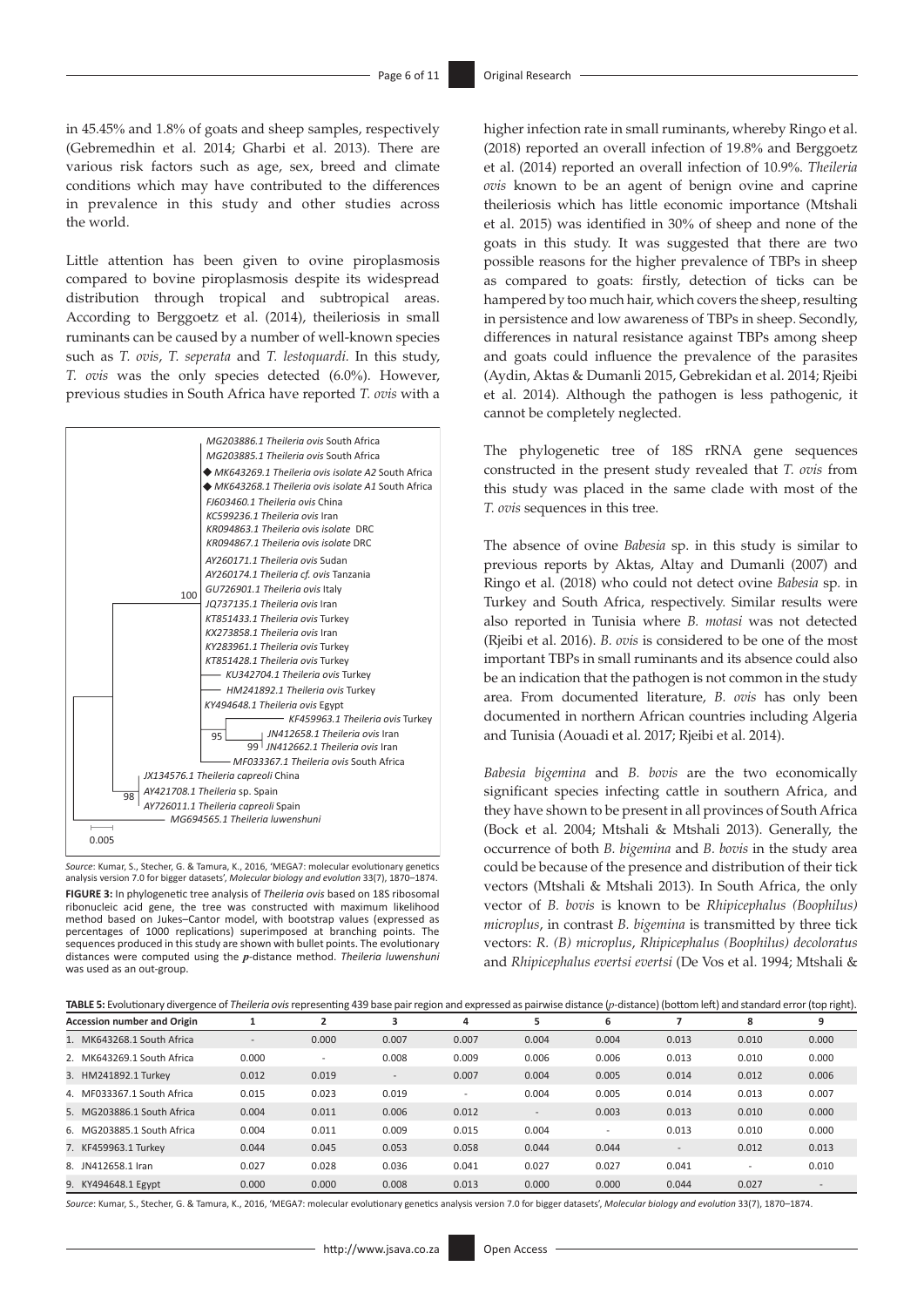Mtshali 2013). Uncontrolled movement of cattle that usually occurs within the province could also be one of the factors for the prevalence of bovine *Babesia* sp. in all municipalities sampled.

From the phylogenetic tree constructed, it is clear that our isolates showed a close relationship with *B. bovis* strains from South Africa, Brazil and China. The conservation of nucleotide diversity observed among the *RAP-1* sequences has also been observed by Mtshali et al. (2013) and Ramos et al. (2012) in South Africa and Brazil, respectively. However, the isolates from this study formed a monophyletic grouping that is very distinct from that of other published *B. bovis* strains. According to Mtshali et al. (2013), this indicates the presence of micro-heterogeneities between the *RAP-1* sequences within *B. bovis* strains. It is also important to note that the South African sequence KC894394 was obtained from samples collected in Mpumalanga province (Mtshali & Mtshali 2013), hence the lack of 100% identity to those generated in the current study.

With regard to the analysis of *SpeI-AvaI* restriction fragment sequence of *B. bigemina* isolates, the highest nucleotide identity was 89.0%. It was recently discovered that the *SpeI-AvaI* nested PCR assay specific for the detection of *B. bigemina* DNA also amplified a homologous fragment derived from *Babesia ovata* (Sivakimar et al. 2012). Nevertheless, this may not be the case in the present study because the presence of *B. ovata* has not yet been reported in the country's cattle (Mtshali et al. 2013; Yoshinari et al. 2013). To date, only five countries (Japan, Korea, China, Mongolia and Thailand) have reported the occurrence of *B. ovata* in cattle (Suh 1987; Sivakumar et al. 2012; Yoshinari et al. 2013).

*Theileria parva* is considered as the most significant theilerial species in sub-Saharan Africa and known to cause widespread morbidity and mortality in endemic areas. The absence of *T. parva* in the present study is comparable to results from a recent study in some parts of Nigeria where a 0,0% prevalence of the pathogen was reported (Okorafor & Nzeako 2014). However, results of this study were not comparable to a study by Yusufmia et al. (2010) who reported a *T. parva* prevalence of 6.7% in cattle from South Africa. However, observations of the current study were not really surprising as it is known that Corridor disease is mainly restricted to buffaloes in South Africa because of strict preventative measures of the government that aim to ensure that the parasite is not introduced to cattle (Yusufmia et al. 2010). The specimens from this study were also obtained from apparently healthy cattle. In addition, South Africa is considered free of *T. parva*, except in designated Corridor disease-infected areas such as the Kruger National Park and Hluhluwe-iMfolozi Park that contain various wildlife species.

Animal trypanosomiasis acts as a serious impediment to animal husbandry in all tsetse fly infested regions of sub-Saharan Africa (Nimpaye et al. 2011). In the present study, 18.3% of cattle showed the presence of *Trypanosoma* DNA in their blood. Uilenberg (1998), Van den Bossche et al. (2006) and Mamabolo et al. (2009) documented that tsetse fly vectors prefer cattle as their hosts as compared to other animals. The presence of *Trypanosoma* sp. in cattle is an indication that the cattle from uMkhanyakude district have encountered tsetse flies and its low prevalence may be attributed to the low sample size. These findings agree with a previous study by Mamabolo et al. (2009) who reported a *Trypanosoma* sp. prevalence of 18.4% in cattle in KZN. No *Trypanosoma* DNA was detected from goats, sheep and dogs, respectively. The absence of *Trypanosoma* in sheep and goats may be because of several factors such as the low tsetse feeding activity related to their small size and anti-feeding behaviour such as leg kicks and stamping, tail and ear flicks, head movement and skin rippling. According to Kniepert (1981), in communal grazing area, they attack cattle and leave most of the small ruminants uninfected. Canine African Trypanosomiasis (CAT) is seldomly reported (Gow, Simpson & Picozzi 2007; Keck et al. 2009). Recently, Lisulo et al. (2014) reported on the occurrence of CAT in Zambian dogs. To date, in South Africa, only two cases have been reported, the first case was documented by Gow et al. (2007) where a 6-year-old dog was infected with *T. congolense* and Matjila et al. (2008) reported a case of *T. congolense* in a dog sample from the northern parts of KZN. Generally, CAT caused by *T. congolense* is fatal, thus, it would not be easy to find dogs which are carriers.

Ehrlichiosis is considered one of the most economically significant infectious diseases affecting small ruminants in tropical and subtropical regions (Ringo et al. 2018). The prevalence (40.8%) of *E. canis* in the blood samples of dogs from the present study is higher than the prevalence of 19% for *E. canis* that was reported by Mtshali et al. (2017) from *R. sanguineus* ticks in South Africa. Other studies have reported seroprevalence of 42%, 34% and 53.8% for *E. canis*  from dogs in South Africa, Zimbabwe and Namibia, respectively (Kelly, Eoghain & Raoult 2004; Manyarara et al. 2015; Pretorius & Kelly 1998). It is worth noting that the sampled dogs came from a low income area of KZN where there is a lack of access to effective tick control that could have contributed to the high prevalence.

Canine *Babesia* sp. and *Hepatozoon* sp. are causative agents of important tick-borne protozoal diseases of dogs. Despite the fact that dogs are increasing in numbers because of their different purposes in the country, less attention has been given to them by researchers as compared to other animals (Abdel-Rhman, Hegazy & Al-Gaabary 2015). Although none of the domestic dogs in our study were positive for *Babesia*, the infection is known to be common in domestic dogs in South Africa with a prevalence of approximately 10% and a low prevalence has also been reported in Lusaka, Zambia (Collet 2000; Nalubamba et al. 2011). Failure to detect *Babesia* sp. in domestic dogs sampled in this study could be because the sampled animals have little or no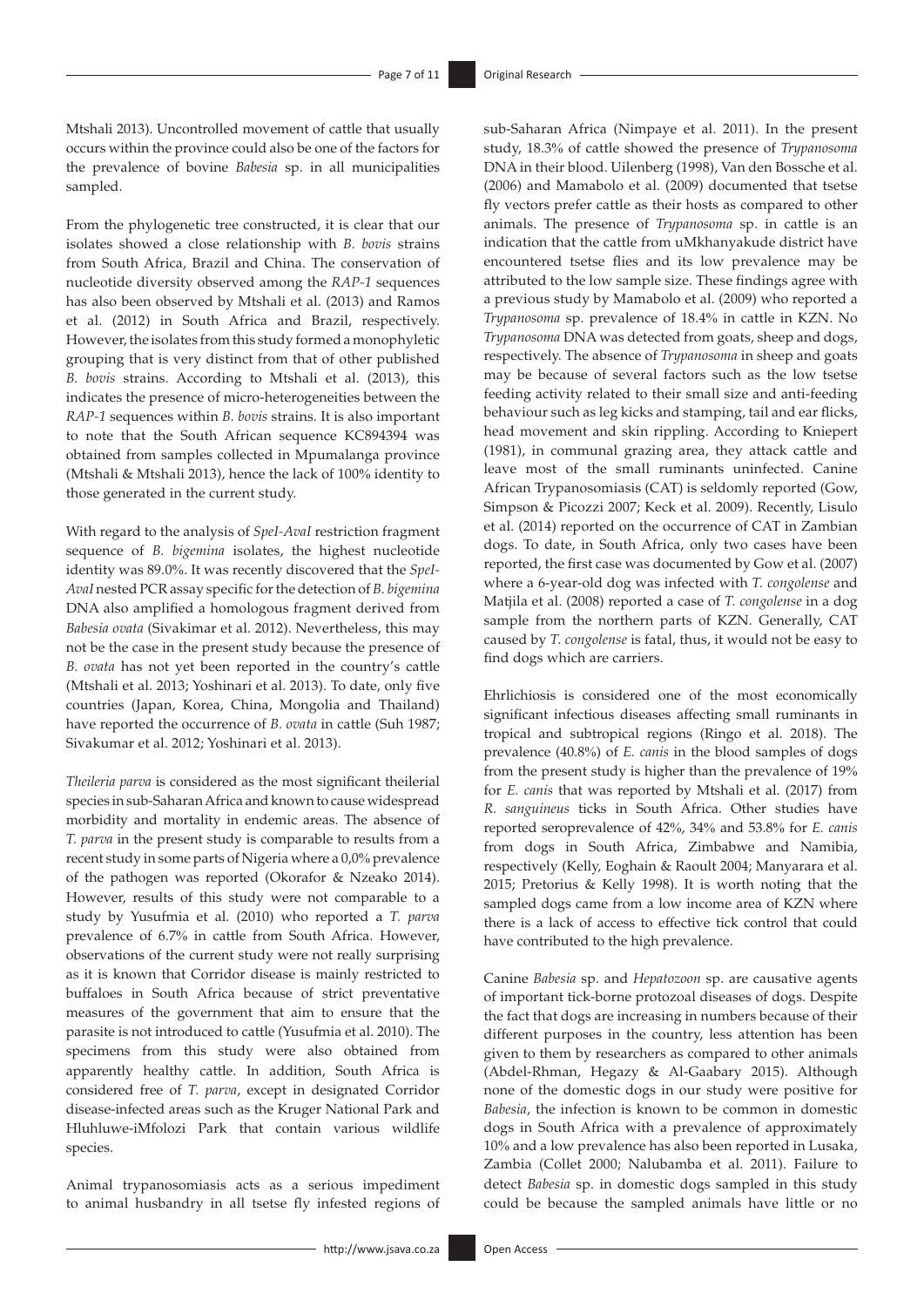contact with wild dogs including the black-backed jackal (*Canis mesomelas*), a known natural host of *B. rossi* (Penzhorn et al. 2017), or vectors, or the prevalence was too low to detect with our sample size. At present, in South Africa, *B. vogelli* has only been detected from the Free State and Onderstepoort Veterinary Academic Hospital, which is an indication that *Babesia vogeli* infection is not as widely spread as *B. rossi* in South Africa (Matjila et al. 2004, 2008). The absence of *H. canis* in this study is in agreement with studies by Criado-Fornelio et al. (2003) and Matjila et al. (2008) who could not detect this pathogen in domestic dogs from Europe and South Africa, respectively. *H. canis* has been reported from South African domestic dogs but only in wildlife. As *H. canis* is transmitted by ingestion of ticks, its absence in domestic dogs may be attributed to the fact that domestic dogs do not feed on live prey which reduce the probability of ingesting infected ticks with their prey (Baneth, Samish & Shkap 2007). The parasite also seems to be present in high numbers in reticuloendothelial cells, so blood samples are unlikely to harbour-infected cells (Conceição-Silva et al. 1988).

In conclusion, the findings of this study have expanded our knowledge on the prevalence and phylogenetic similarity between protozoan parasites and *Ehrlichia* isolates of South African origin. To date, this is the first study to detect *T. gondii* infections in cattle using conventional PCR in South Africa.

## **Acknowledgements**

The authors acknowledge the generous cooperation of local farmers who participated in this study and the kind cooperation of the veterinarians who helped during the collection of the blood samples.

### **Competing interests**

The authors declare that they have no financial or personal relationships that may have inappropriately influenced them in writing this article.

### **Authors' contributions**

O.M.M.T. and N.J.S.M. conceptualised the project. O.M.T supplied the samples. L.S.M. performed the laboratory procedures, analysed the data and drafted the manuscript. O.M.M.T., O.M.T. and N.J.S.M. reviewed the manuscript.

### **Funding information**

The first author was sponsored by the National Research Foundation (NRF) of South Africa Scarce Skills Scholarship (Grant number: 114319). This work was made possible by the NRF Competitive Program for Rated Researchers grant (CPRR160429163437, grant 105979) made available to N.J.S.M.

### **Data availability statement**

All new sequences are available on National Center for Biotechnology Information (NCBI) GenBank (MK643268.1 and MK643269.1).

#### **Disclaimer**

The views and opinions expressed in this article are those of the authors and do not necessarily reflect the official policy or position of affiliated agency of the authors.

### **References**

- Abdel-Rhman, A.A., Hegazy, Y.M. & Al-Gaabary, M.H., 2015, 'Canine babesiosis in an endemic area of the Middle East: Causative agent identification, prevalence estimation and risk factors determination', Alexandria Journal
- Ademola, I.O. & Onyiche, T.E., 2013, 'Haemoparasites and haematological parameters of slaughtered Ruminants and pigs at Bodija Abattoir, Ibadan, Nigeria', *African Journal of Biomedical Research* 16(2), 101–105.
- Aguiar, D.M., Saito, T.B., Hagiwara, M.K., Machado, R.Z. & Labruna, M.B., 2007, 'Serological diagnosis of canine monocytic ehrlichiosis with Brazilian antigen of *Ehrlichia canis*', *Ciência Rural* 37(3), 796–802. [https://doi.org/10.1590/S0103-](https://doi.org/10.1590/S0103-84782007000300030) [84782007000300030](https://doi.org/10.1590/S0103-84782007000300030)
- Aktas, M., Altay, K. & Dumanli, N., 2007, 'Determination of prevalence and risk factors for infection with *Babesia ovis* in small ruminants from Turkey by polymerase chain reaction', *Parasitology Research* 100(4), 797–802. [https://doi.org/10.1007/](https://doi.org/10.1007/s00436-006-0345-2) [s00436-006-0345-2](https://doi.org/10.1007/s00436-006-0345-2)
- Aouadi, A., Leulmi, H., Boucheikhchoukh, M., Benakhla, A., Raoult, D. & Parola, P., 2017, 'Molecular evidence of tick-borne hemoprotozoan-parasites (*Theileria ovis* and *Babesia ovis*) and bacteria in ticks and blood from small ruminants in Northern Algeria', *Comparative Immunology, Microbiology and Infectious Diseases* 50, 34–39. <https://doi.org/10.1016/j.cimid.2016.11.008>
- Aydin, M.F., Aktas, M. & Dumanli, N., 2015, 'Molecular identification of *Theileria* and *Babesia* in ticks collected from sheep and goats in the Black Sea region of Turkey', *Parasitology Research* 114(1), 65–69. <https://doi.org/10.1007/s00436-014-4160-x>
- Baneth, G., Samish, M. & Shkap, V., 2007, 'Life cycle of *Hepatozoon canis* (Apicomplexa: Adeleorina: Hepatozoidae) in the tick *Rhipicephalus sanguineus* and domestic dog (*Canis familiaris*)', *Journal of Parasitology* 93, 283–299. [https://doi.org/10.1645/](https://doi.org/10.1645/GE-494R.1) [GE-494R.1](https://doi.org/10.1645/GE-494R.1)
- Berggoetz, M., Schmid, M., Ston, D., Wyss, V., Chevillon, C., Pretorius, A.M. et al., 2014, 'Tick-borne pathogens in the blood of wild and domestic ungulates in South Africa: Interplay of game and livestock', *Ticks and Tick-borne Diseases* 5(2), 166–175.<https://doi.org/10.1016/j.ttbdis.2013.10.007>
- Bock, R., Jackson, L., De Vos, A. & Jorgensen, W., 2004, 'Babesiosis of cattle', *Parasitology* 129(1), 247–269. <https://doi.org/10.1017/S0031182004005190>
- Bowie, W.R., King, A.S., Werker, D.H., Isaac-Renton, J.L., Bell, A., Eng, S.B. et al., 1997, 'Outbreak of toxoplasmosis associated with municipal drinking water', *The Lancet* 350(9072), 173–177. [https://doi.org/10.1016/S0140-6736\(96\)11105-3](https://doi.org/10.1016/S0140-6736(96)11105-3)
- Burg, J.L., Grover, C.M., Pouletty, P. & Boothroyd, J.C., 1989, 'Direct and sensitive detection of pathogenic protozoan, *Toxoplasma gondii* by polymerase chain reaction', *Journal of Clinical Microbiology* 27(8), 1787–1792. [https://doi.](https://doi.org/10.1128/JCM.27.8.1787-1792.1989) [org/10.1128/JCM.27.8.1787-1792.1989](https://doi.org/10.1128/JCM.27.8.1787-1792.1989)
- Collett, M.G., 2000, 'Survey of canine babesiosis in South Africa', *Journal of the South African Veterinary Association* 71(3), 180–186. [https://doi.org/10.4102/jsava.](https://doi.org/10.4102/jsava.v71i3.710) [v71i3.710](https://doi.org/10.4102/jsava.v71i3.710)
- Connor, R.J. & Van den Bossche, P., 2004, 'African animal trypanosomes', in J.A.W Coetzer & R.C. Tustin (eds.), *Infectious diseases of livestock*, 2nd edn., pp. 251–296, Oxford University Press Southern Africa, Cape Town.
- Criado-Fornelio, A., Martinez-Marcos, A., Buling-Sarana, A. & Barba-Carretero, J.C., 2003, 'Molecular studies on *Babesia, Theileria* and *Hepatozoon* in southern<br>Europe: Part II. Phylogenetic analysis and evolutionary history', *Veterinary*<br>Parasitology 114(3), 173–194. https://doi.org/10.1016/S0304-4017(
- Desquesnes, M. & Davila, A.M.R., 2002, 'Applications of PCR-based tools for detection and identification of animal trypanosomes: A review and perspectives', *Veterinary Parasitology* 109(3–4), 213–231. [https://doi.org/10.1016/S0304-4017\(02\)00270-4](https://doi.org/10.1016/S0304-4017(02)00270-4)
- De Vos, A.J., Potgieter, F.T., De Waal, D.T. & Van Heerden, J., 1994, *Babesioses. Infectious diseases of livestock with special reference to southern Africa*, pp. 278–308, Oxford University Press, Oxford.
- Duarte, S.C., Linhares, G.F.C., Romanowsky, T.N., Da Silveira Neto, O.J. & Borges, L.M.F., 2008, 'Assessment of primers designed for the subspecies-specific discrimination among *Babesia canis canis, Babesia canis vogeli* and *Babesia canis rossi* by PCR assay', *Veterinary Parasitology* 152(1–2), 16–20. [https://doi.](https://doi.org/10.1016/j.vetpar.2007.12.013) [org/10.1016/j.vetpar.2007.12.013](https://doi.org/10.1016/j.vetpar.2007.12.013)
- Duranni et al. 2011, 'Prevalence of ovine *Theileria* species in district Lahore, Pakistan', *Pakistan Journal of Zoology* 43(1), 57–60.
- Ewing, S.A. & Panciera, R.J., 2003, 'American canine hepatozoonosis', *Clinical Microbiology Reviews* 16(4), 688–697. [https://doi.org/10.1128/CMR.16.4.688-](https://doi.org/10.1128/CMR.16.4.688-697.2003) [697.2003](https://doi.org/10.1128/CMR.16.4.688-697.2003)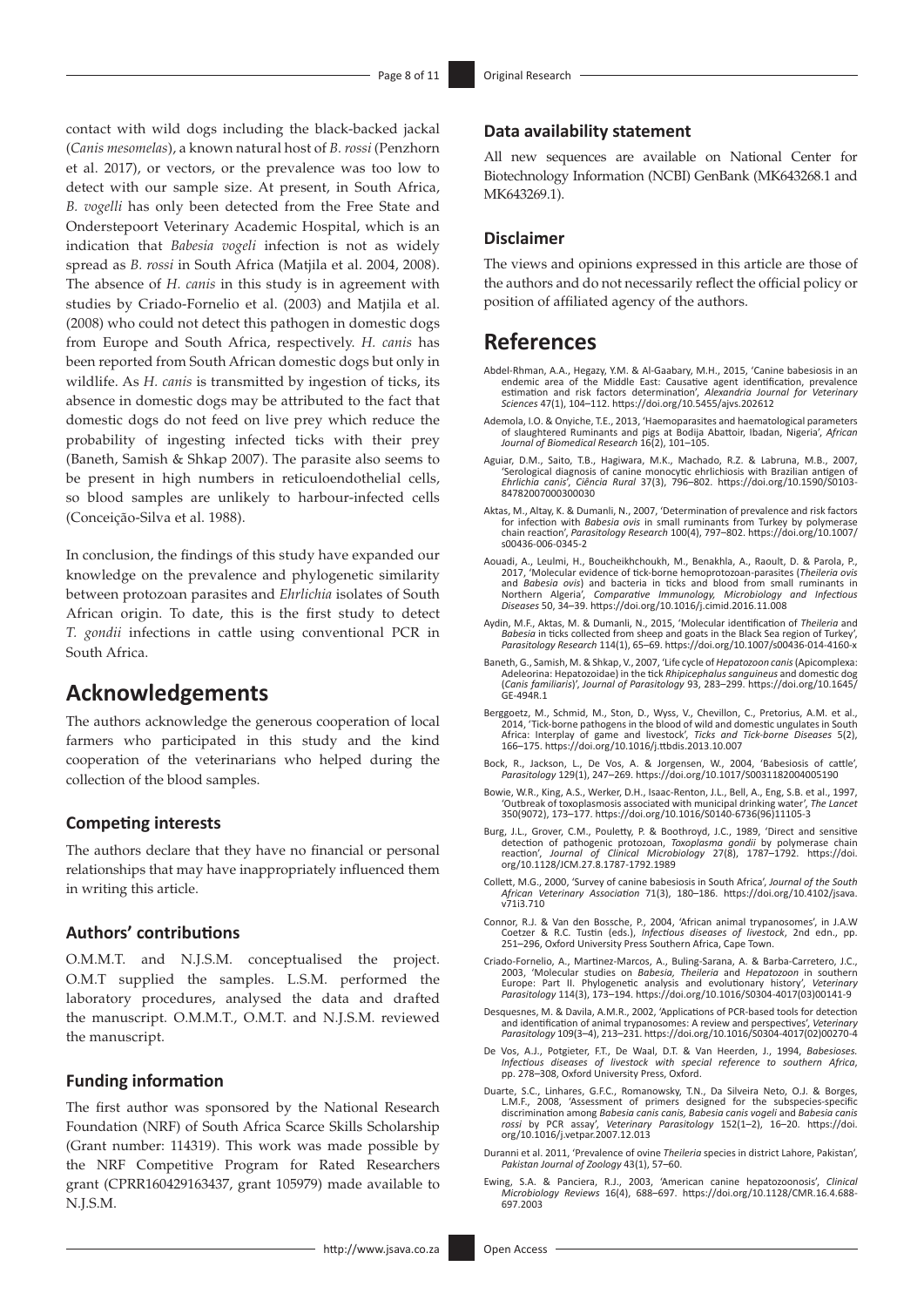- Gebrekidan, H., Hailu, A., Kassahun, A., Rohoušová, I., Maia, C., Talmi-Frank, D. et al., 2014, '*Theileria* infection in domestic ruminants in northern Ethiopia', *Veterinary Parasitology* 200(1–2), 31–38.
- Gebremedhin, E.Z., Abdurahaman, M., Hadush, T. & Tessema, T.S., 2014,<br>"Seroprevalence and risk factors of Toxoplasma gondii infection in sheep and<br>goats slaughtered for human consumption in Central Ethiopia', BMC Research *Notes* 7, 696. <https://doi.org/10.1016/j.vetpar.2013.11.017>
- Gharbi, M., Zribi, L., Jedidi, M., Chakkhari, H., Hamdi, S., R'hayem, S. et al., 2013,<br>Prevalence infection of *Toxoplosma gondii* in Tunisian sheep', *Bulletin de la*'<br>Société de Pathologie Exotique 106(3), 184–187. https [013-0290-4](https://doi.org/10.1007/s13149-013-0290-4)
- Gondim, L.F., Kohayagawa, A., Alencar, N.X., Biondo, A.W., Takahira, R.K. & Franco,<br>S.R., 1998, 'Canine hepatozoonosis in Brazil: Description of eight naturally<br>occurring cases', Veterinary Parasitology 74(2-4), 319-323. h [org/10.1016/S0304-4017\(96\)01120-X](https://doi.org/10.1016/S0304-4017(96)01120-X)
- Gow, A.G., Simpson, J.W. & Picozzi, K., 2007, 'First report of canine African trypanosomosis in the UK', *Journal of Small Animal Practice* 48(11), 658–661. <https://doi.org/10.1111/j.1748-5827.2007.00423.x>
- Howe, D.K. & Sibley, L.D., 1995, '*Toxoplasma gondii* comprises three clonal lineages: Correlation of parasite genotype with human disease', *Journal of Infectious Diseases* 172(6), 1561–1566.<https://doi.org/10.1093/infdis/172.6.1561>
- Ijaz, M., Rehman, A., Ali, M.M., Umair, M., Khalid, S., Mehmood, K. et al., 2013,<br>
'Clinico-epidemiology and therapeutical trials on babesiosis in sheep and<br>
goats in Lahore, Pakistan', The Journal of Animal and Plant Scie
- Jacobson, L.S., 2006, 'The South African form of severe and complicated canine<br>babesiosis: Clinical advances 1994–2004', *Veterinary Parasitology* 138(1–2),<br>126–139. <https://doi.org/10.1016/j.vetpar.2006.01.047>
- Joshua, R.A. & Akinwumi, K.A., 2003, 'Prevalence of antibodies to *Toxoplasma gondii* in four breeds of cattle at Ibadan, Nigeria', *Tropical Veterinarian* 21(3), 134–137. <https://doi.org/10.4314/tv.v21i3.4533>
- Keck, N., Herder, S., Kaba, D., Solano, P., Gomez, J., Cuny, G. et al., 2009, 'Epidemiological study of canine trypanosomosis in an urban area of Ivory Coast', *Parasite* 16(4), 305–308. <https://doi.org/10.1051/parasite/2009164305>
- Kelly, P.J., Eoghain, G.N. & Raoult, D., 2004, 'Antibodies reactive with *Bartonella henselae* and *Ehrlichia canis* in dogs from the communal lands of Zimbabwe', *Journal of the South African Veterinary Association* 75(3), 116–120. [https://doi.](https://doi.org/10.4102/jsava.v75i3.465) [org/10.4102/jsava.v75i3.465](https://doi.org/10.4102/jsava.v75i3.465)
- Kniepert, F.W., 1981, 'Preference behaviour of female tabanids (Diptera, Tabanidae) on the host, Z. Angew', *Entomology* 91(1–5), 486–510. [https://doi.org/10.1111/](https://doi.org/10.1111/j.1439-0418.1981.tb04508.x) [j.1439-0418.1981.tb04508.x](https://doi.org/10.1111/j.1439-0418.1981.tb04508.x)
- Kumar, S., Stecher, G. & Tamura, K., 2016, 'MEGA7: molecular evolutionary genetics analysis version 7.0 for bigger datasets', *Molecular biology and evolution* 33(7), 1870–1874.
- Lisulo, M., Sugimoto, C., Kajino, K., Hayashida, K., Mudenda, M., Moonga, L. et al., 2014, 'Determination of the prevalence of African trypanosome species in indigenous dogs of Mambwe district, eastern Zambia, by loop-medi [3305-7-19](https://doi.org/10.1186/1756-3305-7-19)
- Luo, J. & Yin, H., 1997, 'Theileriosis of sheep and goats in China', *Tropical Animal Health and Production* 29(Suppl 4), 8–10. [https://doi.org/10.1007/](https://doi.org/10.1007/BF02632907) [BF02632907](https://doi.org/10.1007/BF02632907)
- Mamabolo, M.V., Ntantiso, L., Latif, A. & Majiwa, P.A.O., 2009, 'Natural infection of<br>cattle and tsetse flies in South Africa with two genotypic groups of<br>Trypanosoma congolense', Parasitology 136(4), 452-431. https://doi. [10.1017/S0031182009005587](https://doi.org/10.1017/S0031182009005587)
- Mans, B.J., Pienaar, R., Latif, A.A. & Potgieter, F.T., 2011, 'Diversity in the 18S SSU rRNA<br>Va hyper-variable region of Theileria spp. in Cape buffalo (Syncerus caffer) and<br>cattle from southern Africa', Parasitology 138(6 [org/10.1017/S0031182011000187](https://doi.org/10.1017/S0031182011000187)
- Manyarara, R., Tubbesing, U., Soni, M. & Noden, B.H., 2015, 'Serodetection of<br>Ehrlichia canis amongst dogs in central Namibia', Journal of the South<br>African Veterinary Association 86(1), 01–03. https://doi.org/10.4102/jsav [v86i1.1272](https://doi.org/10.4102/jsava.v86i1.1272)
- Matjila, P.T., Penzhorn, B.L., Bekker, C.P.J., Nijhof, A.M. & Jongejan, F., 2004,<br>Confirmation of occurrence of *Babesia canis vogeli* in domestic dogs in South<br>Africa', *Veterinary Parasitology 122(2)*, 119–125. https://d [vetpar.2004.03.019](https://doi.org/10.1016/j.vetpar.2004.03.019)
- Matjila, P.T., Leisewitz, A.L., Jongejan, F. & Penzhorn, B.L., 2008, 'Molecular detection of tick-borne protozoal and ehrlichial infections in domestic dogs in South Africa',<br>Veterinary *Parasitology 1*55(1–2), 152–157. [https://doi.org/10.1016/j.vetpar.](https://doi.org/10.1016/j.vetpar.2008.04.012)<br>[2008.04.012](https://doi.org/10.1016/j.vetpar.2008.04.012)
- Mohammadi, S.M., Esmaeilnejad, B. & Jalilzadeh-Amin, G., 2017, 'Molecular<br>detection, infection rate and vectors of Theileria lestoguardi in goats from West<br>Azerbaijan province, Iran', Veterinary Research Forum 8, 139–144.
- Mtshali, K., Khumalo, Z.T., Nakao, R., Grab, D.J., Sugimoto, C. & Thekisoe, O.M., 2015, 'Molecular detection of zoonotic tick-borne pathogens from ticks collected from ruminants in four South African provinces', *Journal of Veterinary Medical Science* 77(12), 1573–1579. <https://doi.org/10.1292/jvms.15-0170>
- Mtshali, K., Nakao, R., Sugimoto, C. & Thekisoe, O., 2017, 'Occurrence of Coxiella<br>burnetii, Ehrlichia canis, Rickettsia species and Anaplasma phagocytophilum-<br>like bacterium in ticks collected from dogs and cats in South *the South African Veterinary Association* 88, 1–6. [https://doi.org/10.4102/jsava.](https://doi.org/10.4102/jsava.v88i0.1390) [v88i0.1390](https://doi.org/10.4102/jsava.v88i0.1390)
- Mtshali, M.S. & Mtshali, P.S., 2013, 'Molecular diagnosis and phylogenetic analysis of *Babesia bigemina* and *Babesia bovis* hemoparasites from cattle in South Africa', *BMC Veterinary Research* 9, 1–7. <https://doi.org/10.1186/1746-6148-9-154>
- Mtshali, P.S., Tsotetsi, A.M., Thekisoe, M.M.O. & Mtshali, M.S., 2013, 'Nested PCR detection and phylogenetic analysis of Babesia bovis and Babesia bigemina in<br>cattle from peri-urban localities in Gauteng province, South Africa', J*ournal of*<br>Veterinary Medical Science 76(1), 145–150. https://doi.org/10.
- Mundim, A.V., Mundim, M.J.S., Jensen, N.M.P. & Araújo, S.F., 1994, '*Hepatozoon canis*: Estudo retrospectivo de 22 casos de infec..o natural em c.es de Uberl.ndia, MG', *Revista do Centro de Ciências Biomédicas da Universidade Federal de Uberlândia* 10, 89–95.
- Nalubamba, K.S., Hankanga, C., Mudenda, N.B. & Masuku, M., 2011, 'The epidemiology of canine *Babesia* infections in Zambia', *Preventive Veterinary Medicine* 99(2–4), 240–244.<https://doi.org/10.1016/j.prevetmed.2010.12.006>
- Nasiri, H., Forouzandeh, M., Rasaee, M.J. & Rahbarizadeh, F., 2005, 'Modified salting-<br>out method: High-yield, high-quality genomic DNA extraction from whole blood<br>using laundry detergent', Journal of Clinical Laboratory A <https://doi.org/10.1002/jcla.20083>
- Nimpaye, H., Njiokou, F., Njine, T., Njitchouang, G.R., Cuny, G., Herder, S. et al., 2011,<br>Trypanosoma vivax, T. congolense "forest type" and T. simiae: Prevalence in<br>domestic animals of sleeping sickness foci of Cameroon' *Société Française de Parasitologie* 18(2), 171–179. [https://doi.org/10.1051/](https://doi.org/10.1051/parasite/2011182171) [parasite/2011182171](https://doi.org/10.1051/parasite/2011182171)
- OIE, 2013, 'Office of the International Epizootic Trypanosomosis- tsetse transmitted', *In: OIE Terrestrial Manual*, 1–11.
- Okewole, E.A., 2007, 'Seroprevalence of antibodies to *Toxoplasma gondii* in some food and companion animals in the Southwestern Nigeria', *Folia Veterinaria* 51, 113–117.
- Okorafor, U.P. & Nzeako, S.O., 2014, 'Prevalence of haemoparasites of cattle from<br>three abattoirs in Ibadan Metropolis, Oyostate, Nigeria', International Journal of<br>Scientific Research in Environmental Sciences 2(7), 244–2 [org/10.12983/ijsres-2014-p0244-0249](https://doi.org/10.12983/ijsres-2014-p0244-0249)
- Onyiche, T.E. & Ademola, I.O., 2015, 'Seroprevalence of anti-Toxoplasma gondii antibodies in cattle and pigs in Ibadan, Nigeria', Journal of Parasitic Diseases 39(2), 309-314.<https://doi.org/10.1007/s12639-013-0350-1>
- Peleg, O., Baneth, G., Eyal, O., Inbar, J. & Harrus, S., 2010. 'Multiplex real-time gPCR for the detection of *Ehrlichia canis* and *Babesia canis vogeli*', *Veterinary Parasitology* 173(3–4), 292–299.<https://doi.org/10.1016/j.vetpar.2010.06.039>
- Penzhorn, B.L., Vorster, I., Harrison-White, R.F. & Oosthuizen, M.C., 2017, 'Black-backed jackals (Canis mesolamus) are natural hosts of Babesia rossi, the virulent causative agent of canine babesiosis in sub-Saharan Africa', *Parasites & Vectors* 10(1), 124.
- Perry, B. & Sones, K., 2007, 'Poverty reduction through animal health', *Science* 315(5810), 333–334. <https://doi.org/10.1126/science.1138614>
- Pretorius, A.M. & Kelly, P.J., 1998, 'Serological survey for antibodies reactive with *Ehrlichia canis* and *E. chaffeensis* in dogs from the Bloemfontein area, South Africa', *Journal of the South African Veterinary Association* 69(4), 126–128. <https://doi.org/10.4102/jsava.v69i4.840>
- Ramos, C.A., Araújo, F.R., Alves, L.C., De Souza, I.I.F., Guedes, Jr. D.S. & Soares, C.O., 2012, 'Genetic conservation of potentially immunogenic proteins among Brazilian isolates of *Babesia bovis*', *Veterinary Parasitology* 187(3–4), 548–552. [https://doi.](https://doi.org/10.1016/j.vetpar.2012.01.020) [org/10.1016/j.vetpar.2012.01.020](https://doi.org/10.1016/j.vetpar.2012.01.020)
- , Ringo, A.E., Moumouni, P.F.A., Taioe, M., Jirapattharasate, C., Liu, M., Wang, G. et al.,<br>2018, 'Molecular analysis of tick-borne protozoan and rickettsial pathogens in<br>50 small ruminants from two South African provinces 67(2), 144–149.<https://doi.org/10.1016/j.parint.2017.11.002>
- Rjeibi, M.R., Darghouth, M.A., Rekik, M., Amor, B., Sassi, L. & Gharbi, M., 2016, 'First<br>molecular identification and genetic characterization of Theileria lestoquardi in<br>sheep of the Maghreb region', Transboundary and Eme 278–284.<https://doi.org/10.1111/tbed.12271>
- Rjeibi, M.R., Gharbi, M., Mhadhbi, M., Mabrouk, W., Ayari, B., Nasfi, I. et al., 2014,<br>Prevalence of piroplasms in small ruminants in Morth-West Tunisia and the first<br>genetic characterisation of *Babesia ovis* in Africa', [org/10.1051/parasite/2014025](https://doi.org/10.1051/parasite/2014025)
- Shayan, P., Hooshmand, E. & Rahbari, S., 2008, 'Biometrical and genetical characterization of large *Babesia ovis* in Iran', *Parasitology Research* 103(1), 217–221.<https://doi.org/10.1007/s00436-008-0960-1>
- Sivakumar, T., Tagawa, M., Yoshinari, T., Ybañez, A.P., Igarashi, I., Ikehara, Y. et al., 2012,<br>PCR detection of *Babesia ovata f*rom cattle reared in Japan and clinical<br>significance of co-infection with *Theileria orienta Microbiology* 50(6), 2111–2113.<https://doi.org/10.1128/JCM.00220-12>
- Steverding, D., 2008, 'The history of African trypanosomiasis', *Parasites & Vectors* 1(1), 3. <https://doi.org/10.1186/1756-3305-1-3>
- Suh, M.D., 1987, 'Pure isolation and identification of *Babesia ovata* by morphological characteristics and complement fixation test in Korea', *Korean Journal of Veterinary Research* 27, 307–316.
- Taques, I.I.G.G., Barbosa, T.R., De Cássia Martini, A., Pitchenin, L.C., Braga, Í.A., De<br>Melo, A.L.T. et al., 2016, 'Molecular assessment of the transplacental transmission<br>of Toxoplasma gondii, Neospora caninum, Brucella dogs', *Comparative Immunology, Microbiology and Infectious Diseases* 49, 47–50. <https://doi.org/10.1016/j.cimid.2016.09.002>
- Terkawi, M.A., Thekisoe, O.M., Katsande, C., Latif, A.A., Mans, B.J., Matthee, O. et al., 2011, 'Serological survey of *Babesia bovis* and *Babesia bigemina* in cattle in South Africa', *Veterinary Parasitology* 182(2–4), 337–342. [https://doi.org/10.1016/j.](https://doi.org/10.1016/j.vetpar.2011.05.047) [vetpar.2011.05.047](https://doi.org/10.1016/j.vetpar.2011.05.047)
- Torgerson, P.R., Devleesschauwer, B., Praet, N., Speybroeck, N., Willingham, A.L., Kasuga, F. et al., 2015, 'World Health Organization estimates of the global and regional disease burden of 11 foodborne parasitic diseases, [pmed.1001920](https://doi.org/10.1371/journal.pmed.1001920)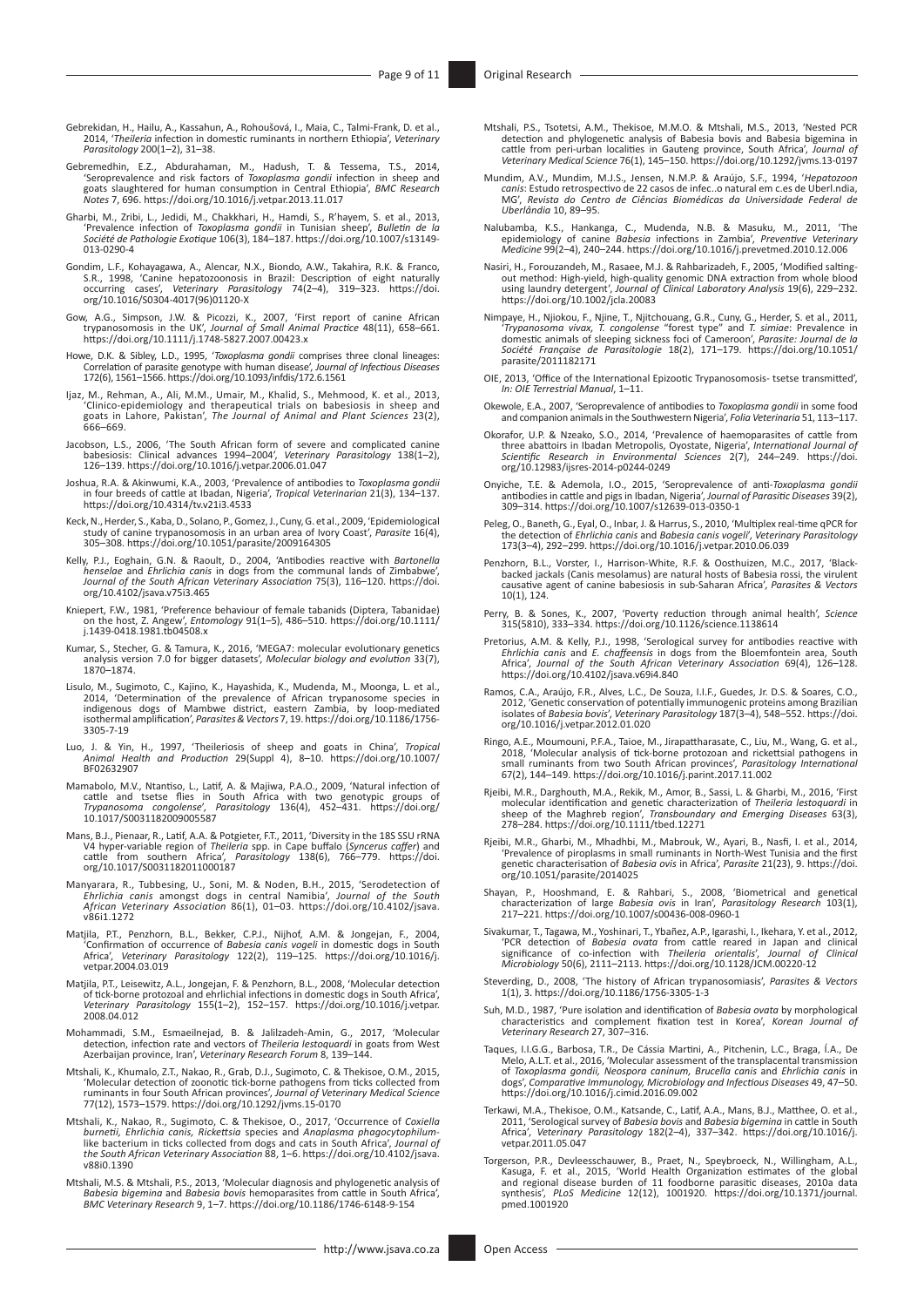- Trail, J.C.M., Wissocq, N., d'Ieteren, G.D.M., Kakiese, O. & Murray, M., 1994, 'Patterns<br>of Trypanosoma vivax and T. congolense infection differ in young N'Dama cattle<br>and their dams', Veterinary Parasitology 55(3), 175–18
- Uilenberg, G., 1998, *A field guide for diagnosis, treatment and prevention of African animal trypanosomiasis*, 2nd edn., Food and agriculture organization of the United State, Rome.
- Uilenberg, G., 1999, 'Immunization against diseases caused by *Theileria parva*: A review', *Tropical Medicine and International Health* 4(9), 12–20. [https://doi.](https://doi.org/10.1046/j.1365-3156.1999.00446.x) [org/10.1046/j.1365-3156.1999.00446.x](https://doi.org/10.1046/j.1365-3156.1999.00446.x)
- Van den Bossche, P., Esterhuizen, J., Nkuna, R., Matjila, T., Penzhorn, B., Geerts, S. et al., 2006, 'An update of the bovine trypanosomosis situation at the edge of<br>Hluhluwe-iMfolozi Park, KwaZulu-Natal Province, South Africa, research<br>communication', *Onderstepoort Journal of Veterinary Resear* <https://doi.org/10.4102/ojvr.v73i1.172>
- Vieira, R.F.D.C., Biondo, A.W., Guimarães, A.M.S., Santos, A.P.D., Santos, R.P.D.,<br>Dutra, L.H. et al., 2011, 'Ehrlichiosis in Brazil', Revista Brasileira de Parasitologia<br>Veterinária 20(1), 01–12. https://doi.org/10.1590/S
- Wellde, B.T., Reardon, M.J., Kovatch, R.M., Chumo, D.A., Williams, J.S., Boyce, W.L. et al., 1989, 'Experimental infection of cattle with *Trypanosoma brucei rhodesiense*', *Annals of Tropical Medicine & Parasitology* 83(Suppl 1), 133–150. <https://doi.org/10.1080/00034983.1989.11812418>
- Weny, G., Okwee-Acai, J., Okech, S.G., Tumwine, G., Ndyanabo, S., Abigaba, S. et al., 2017, 'Prevalence and risk factors associated with hemoparasites in cattle and goats at the Edge of Kibale National Park, Western Uganda', *Journal of Parasitology* 103(1), 69–74. <https://doi.org/10.1645/16-33>
- Yoshinari, T., Sivakumar, T., Asada, M., Battsetseg, B., Huang, X., Lan, D.T.B. et al., 2013, 'A PCR based survey of *Babesia ovata* in cattle from various Asian, African and South American countries', *Journal of Veterinary Medical Science* 75(2), 211–214. <https://doi.org/10.1292/jvms.12-0329>
- Yusufmia, S.B.A.S., Collins, N.E., Nkuna, R., Troskie, M., Van den Bossche, P. & Penzhorn, B.L., 2010, 'Occurrence of *Theileria parva* and other haemoprotozoa in cattle at the edge of Hluhluwe-iMfolozi Park, KwaZulu-Natal, South Africa', *Journal of the South African Veterinary Association* 81(1), 45–49. [https://doi.org/10.4102/](https://doi.org/10.4102/jsava.v81i1.95) [jsava.v81i1.95](https://doi.org/10.4102/jsava.v81i1.95)

Appendix 1 starts on the next page  $\rightarrow$